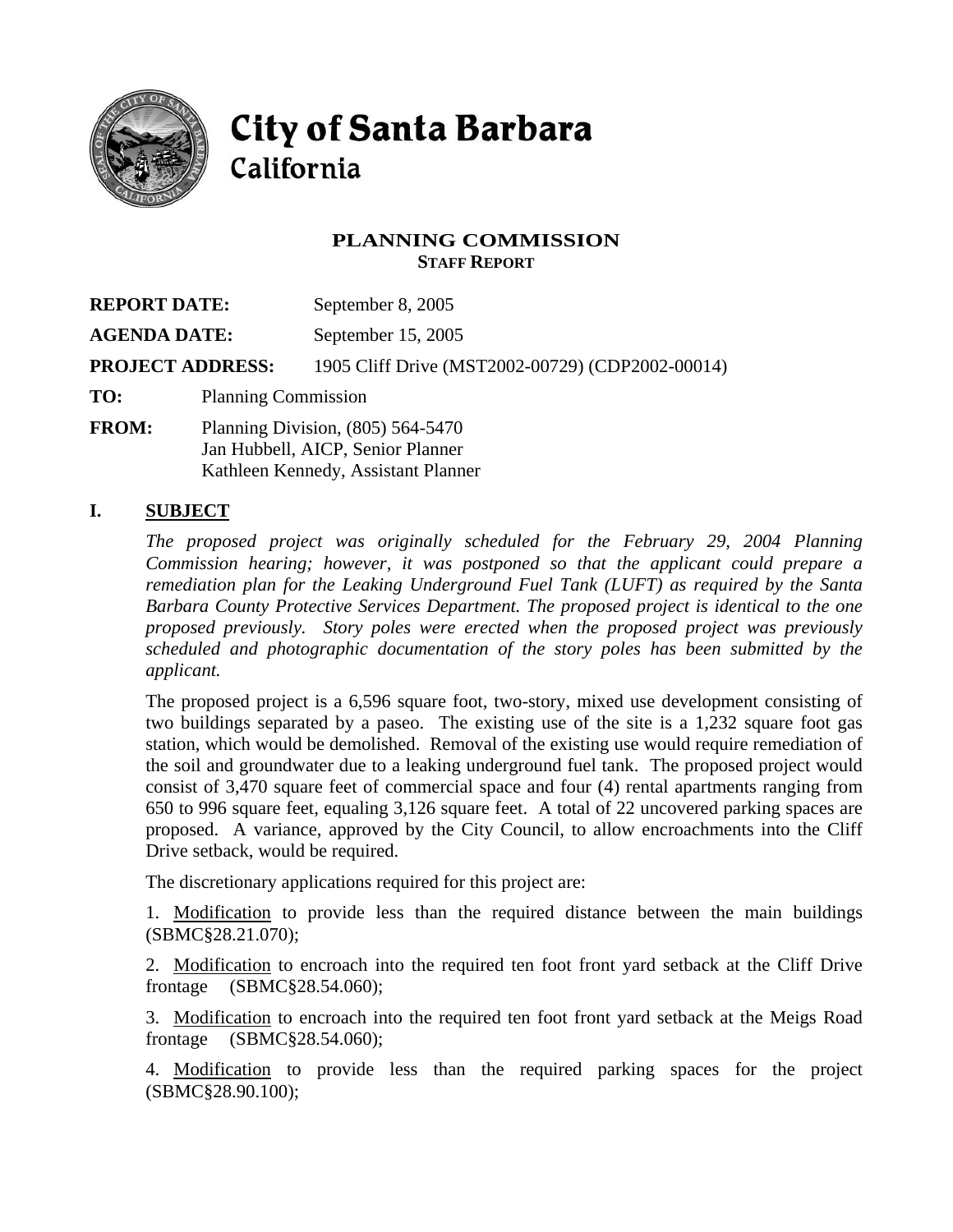> 5. Modification to allow the required 1,250 square feet of private open space to be configured in areas less than 400 square feet and with less than the required minimum dimension of 20 feet (SBMC§28.18.060);

> 6. Coastal Development Permit for development in the non-appealable jurisdiction of the Coastal Zone (SBMC§28.45.009); and

> 7. Development Plan for the 2,238 square feet of additional non-residential floor area (SBMC§28.87.300).

### **DATE APPLICATION ACCEPTED:** July 29, 2005 **DATE ACTION REQUIRED:** September 27, 2005



**Vicinity Map for 1905 Cliff Drive** 

# **II. SITE DESCRIPTION**

| Applicant:              | Vadim M. Hsu, Architect                        |
|-------------------------|------------------------------------------------|
| <b>Property Owners:</b> | Darush and Debra Babai                         |
| Project Address:        | 1905 Cliff Drive                               |
| Parcel Number:          | 045-015-007                                    |
| General Plan:           | General Commerce, Neighborhood Shopping Center |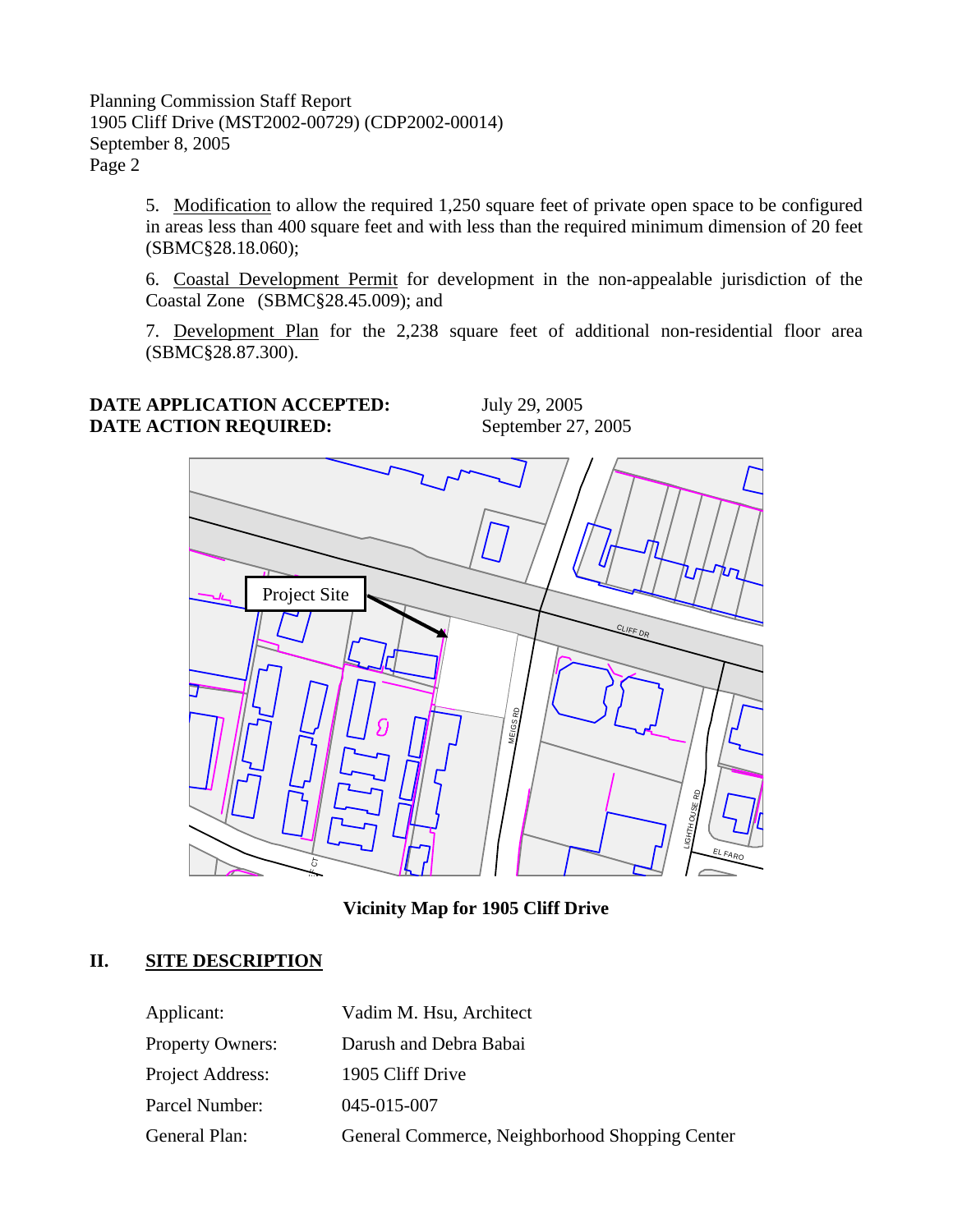| Zoning:                    | C-P/R-2/SD-3, Restricted Commercial, Two-Family Residence,<br><b>Coastal Overlay Zones</b>                                                       |  |
|----------------------------|--------------------------------------------------------------------------------------------------------------------------------------------------|--|
| Environmental              |                                                                                                                                                  |  |
| Assessment:                | Categorically Exempt per CEQA Guidelines Section 15330 (Minor<br>Hazardous Waste Remediation) and Section 15332 (In-fill<br>Development Project) |  |
| Existing Use:              | <b>Automotive Service / Gasoline Station</b>                                                                                                     |  |
| Proposed Use:              | Mixed-use development                                                                                                                            |  |
| Topography:                | 6% slope in a southeasterly direction                                                                                                            |  |
| Access:                    | Cliff Drive and Meigs Road                                                                                                                       |  |
| <b>Adjacent Land Uses:</b> |                                                                                                                                                  |  |
| North:                     | Cliff Drive, Commercial Retail and Office                                                                                                        |  |
| South:                     | Commercial Retail, Multi-Family Residential                                                                                                      |  |
| East:                      | Meigs Road, Commercial Retail                                                                                                                    |  |
| West:                      | <b>Commercial Retail</b>                                                                                                                         |  |

# **III. SITE STATISTICS**

| LOT AREA:              | 17,471 square feet $(0.40 \text{ acres})$ |
|------------------------|-------------------------------------------|
| PROPOSED LOT COVERAGE: |                                           |
| -Building:             | 4,284 square feet (24.5%)                 |
| -Open Space            | 1,708 square feet (9.8%)                  |
| -Paving:               | 6,835 square feet (39.1%)                 |
| -Enhanced Paving:      | 3,054 square feet (17.5%)                 |
| -Landscaping:          | 1,590 square feet (9.1 %)                 |
| Total                  | 17,471 square feet (100%)                 |

### PROPOSED SQUARE FOOTAGE:

| <b>Commercial Retail:</b> | 806 square feet   |
|---------------------------|-------------------|
| <b>Commercial Office:</b> | 740 square feet   |
| Restaurant:               | 1,924 square feet |
| <b>Total Commercial:</b>  | 3,470 square feet |
| Unit A (2-bedrooms):      | 730 square feet   |
| Unit B (2-bedrooms):      | 650 square feet   |
| Unit $C$ (2-bedrooms):    | 750 square feet   |
| Unit D (3-bedrooms):      | 996 square feet   |
| <b>Total Residential:</b> | 3,126 square feet |
| Total Development:        | 6,596 square feet |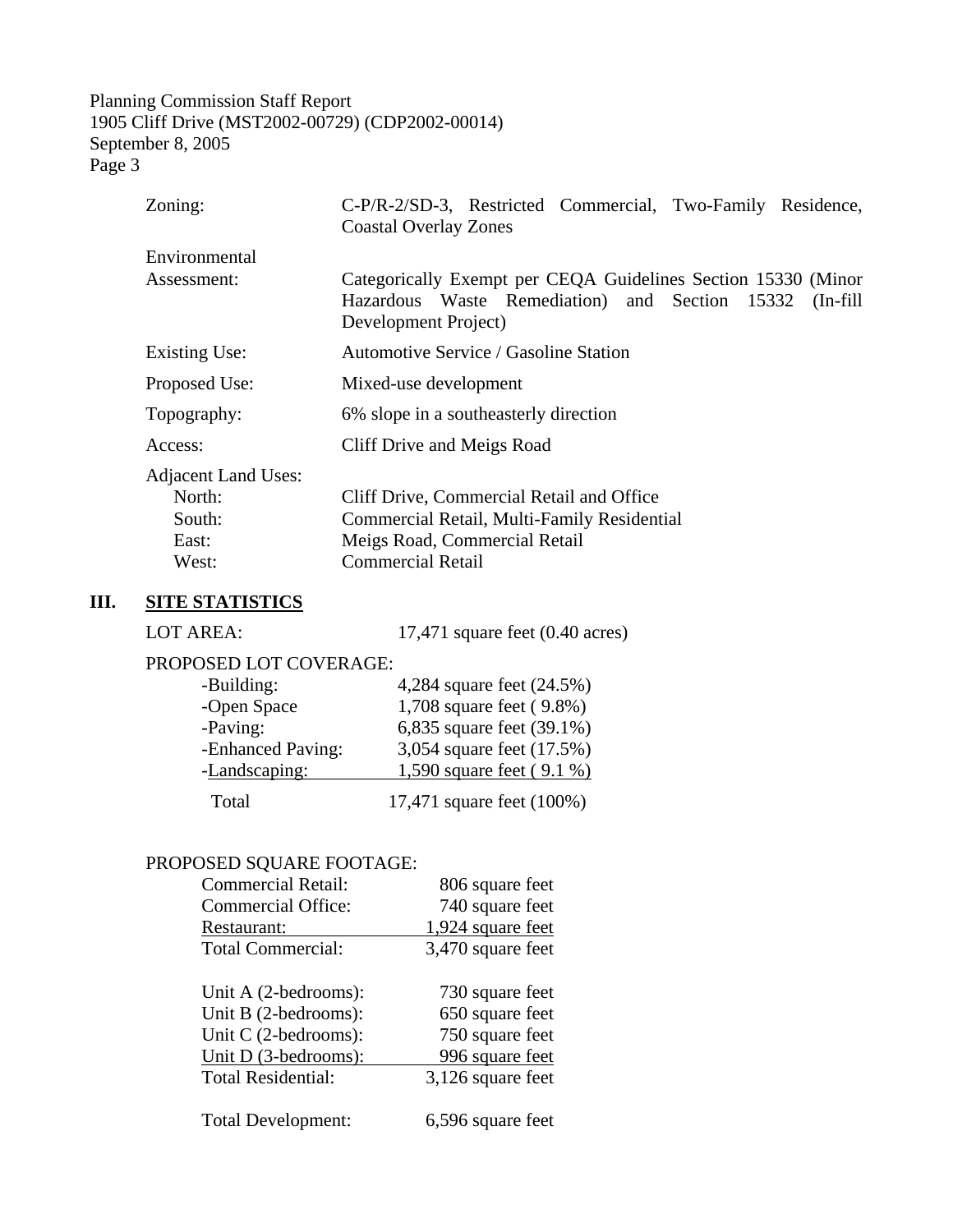OPEN YARDAREA (per R-2 Zone):

Required: 1,250 square feet Provided: 1,708 square feet (without the required dimensions)

#### PRIVATE OUTDOOR LIVING SPACE (per R-2 Zone):

|         | Required        | Provided        |
|---------|-----------------|-----------------|
| Unit A: | 140 square feet | 152 square feet |
| Unit B: | 140 square feet | 152 square feet |
| Unit C: | 140 square feet | 212 square feet |
| Unit D: | 160 square feet | 163 square feet |

#### PROPOSED PARKING:

| -Required: | 27 spaces (4 residential $+$ 23 commercial) |
|------------|---------------------------------------------|
| -Provided: | 22 spaces (4 residential $+$ 18 commercial) |

#### **IV. PROJECT DESCRIPTION**

The project site is a 17,471 square foot (0.40 acre) lot in the C-P/R-2/SD-3 Zone District, located at the corner of Cliff Drive and Meigs Road. The site is currently developed with a 1,232 square foot gas station. Removal of the existing use would require remediation of the soil and groundwater due to a leaking underground fuel tank.

The proposed project is a 6,596 square foot, two-story, mixed use development consisting of two buildings separated by a paseo. Building 1 would consist of 806 square feet of commercial space on the first floor, a 650 square foot, two-bedroom townhouse and a 730 square foot, twobedroom townhouse for a total of 2,186 square feet. Building 2 would consist of a 1,924 square foot restaurant and a 750 square foot, two-bedroom apartment on the first floor and a 740 square foot office and a 996 square foot, three-bedroom apartment on the second floor, for a total of 4, 410 square feet. A total of 22 uncovered parking spaces, with four spaces reserved for the residential units, are proposed.

In order to create a pedestrian-oriented development, the applicant has proposed a paseo with enhanced paving between the two buildings that would lead from the Cliff Drive sidewalk to a courtyard area behind the buildings and to the parking area. In addition, each building would have an arcade element located along the street frontage which would have enhanced paving and would provide opportunities for walking, sitting and dining. A variance, approved by the City Council, to allow the encroachment of the arcades into the Cliff Drive setback would be required.

The project includes the widening of the sidewalk to eight  $(8')$  feet and the parkway to six  $(6')$ feet along the property frontage on Meigs Road. The corner of Cliff Drive and Meigs Road would be reconstructed and the Meigs Road street lanes and crosswalk would be restriped. Onstreet parking along the Meigs Road frontage would be eliminated. The existing ten (10') foot wide sidewalk and ten (10') foot wide parkway along Cliff Drive would remain. The four (4) existing driveway aprons would be removed and two (2) new driveway aprons would be constructed.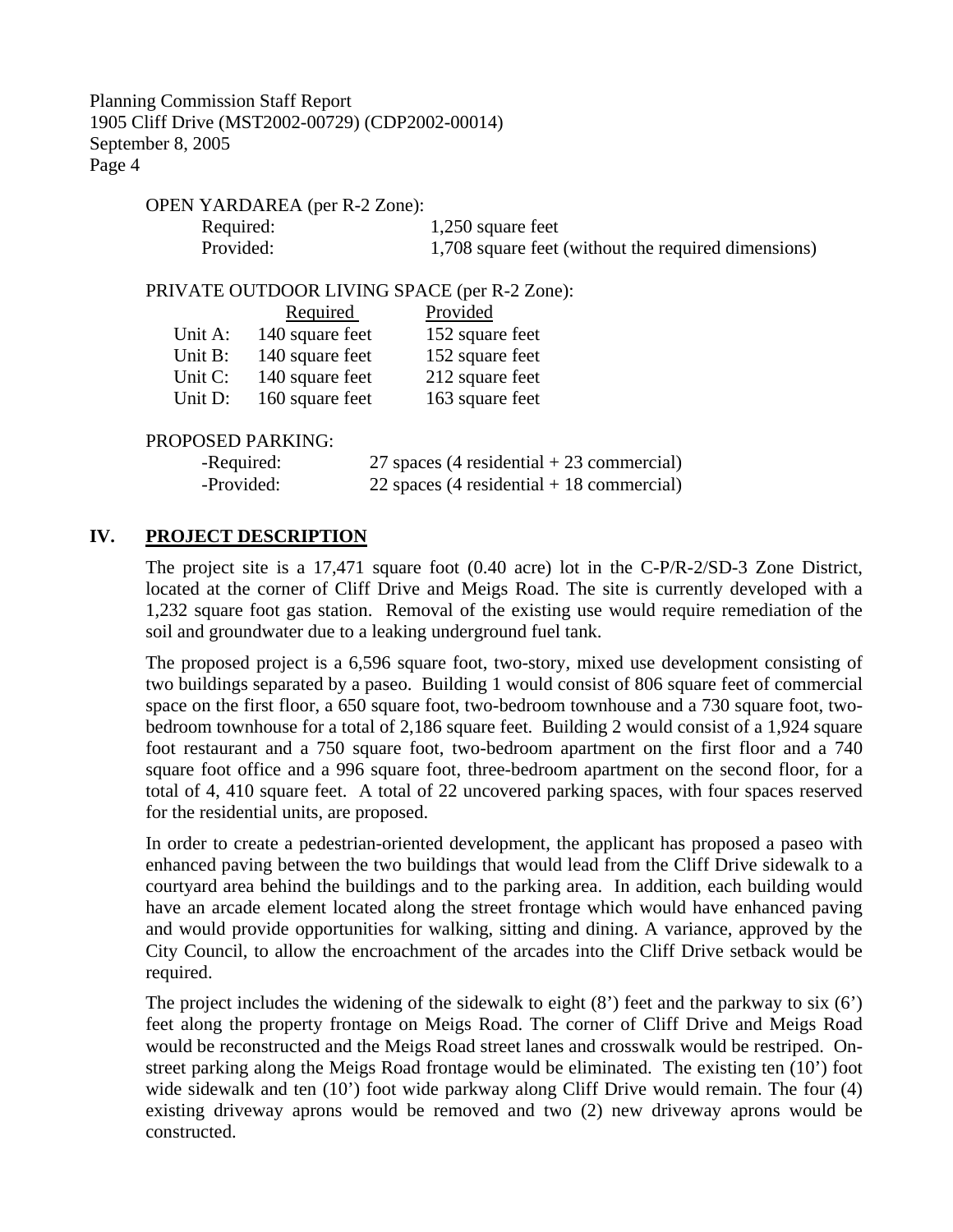### **V. ENVIRONMENTAL REVIEW**

Staff has determined that the project is exempt from further environmental review pursuant to California Environmental Quality Act Guidelines Section 15330 (Minor Hazardous Waste Remediation) and Section 15332 (In-fill Development Project) as discussed below.

*Minor Hazardous Waste Remediation:* The existing gas station was built approximately 40 years ago and has been identified by the Santa Barbara County Protective Services Department as a Leaking Underground Fuel Tank (LUFT) location that requires corrective action. CEQA Guidelines Section 15330 defines certain minor hazardous waste or hazardous substances cleanup actions costing \$1 million or less as a class of exempt projects. This exemption is intended to speed such cleanups, while at the same time providing sufficient safeguards to ensure that no significant environmental effects may occur as a result. The City cannot issue any building permits for the site until all issues regarding the LUFT have been addressed to the satisfaction of the County of Santa Barbara Protective Services Department. Conditions that specifically address this matter have been incorporated into the Conditions of Approval.

*In-fill Development Project:* CEQA Guidelines Section 15332 is an exemption that consists of projects characterized as in-fill development meeting the conditions described below.

1. The project is consistent with the applicable general plan designation and all applicable general plan policies as well as with applicable zoning designation and regulations. *With the approval of the requested Modifications, the project would be consistent with the general plan designation (General Commerce/Neighborhood Shopping Center), all applicable general plan policies, the zoning designation (C-P/R-2/SD-3: Restricted Commercial/Two-Family Residence/Coastal Overlay) and regulations.* 

2. The proposed development occurs within city limits on a project site of no more than five acres substantially surrounded by urban uses. *The project site is a 17,471 square foot (0.40 acres) parcel within the City limits and is substantially surrounded by urban uses.*

3. The project site has no value as habitat for endangered, rare, or threatened species. *The existing use on the site is a gas station and it has no value as habitat for endangered, rare, or threatened species.*

4. Approval of the project would not result in any significant effects relating to traffic, noise, air quality, or water quality.

*Traffic:* Based on the Shopping Center rate (820) and the Residential Condominium rate (230) provided by the Institute of Transportation Engineers (ITE) manual, it has been determined that 22 AM peak hour trips and 32 PM peak hour trips would be generated by the proposed mixed-use development. The existing gas station is estimated to generate 98 AM peak hour trips and 116 PM peak hour trips. Based on the ITE manual, the existing gas station (rate 844) averages 1,348 daily trips. However, there is an existing pass by rate of 68% factored into the existing use as a gas station, thereby reducing the existing average daily trips (ADT) to 431. The average daily trips for the proposed mixed-use development are estimated to total 726. Therefore, there will be a net increase in the ADT. However, there will be a net reduction in AM peak hour trips by 8 trips and PM peak hour trips by 5 trips. The existing roadway has the capacity to handle the increase in the ADT and the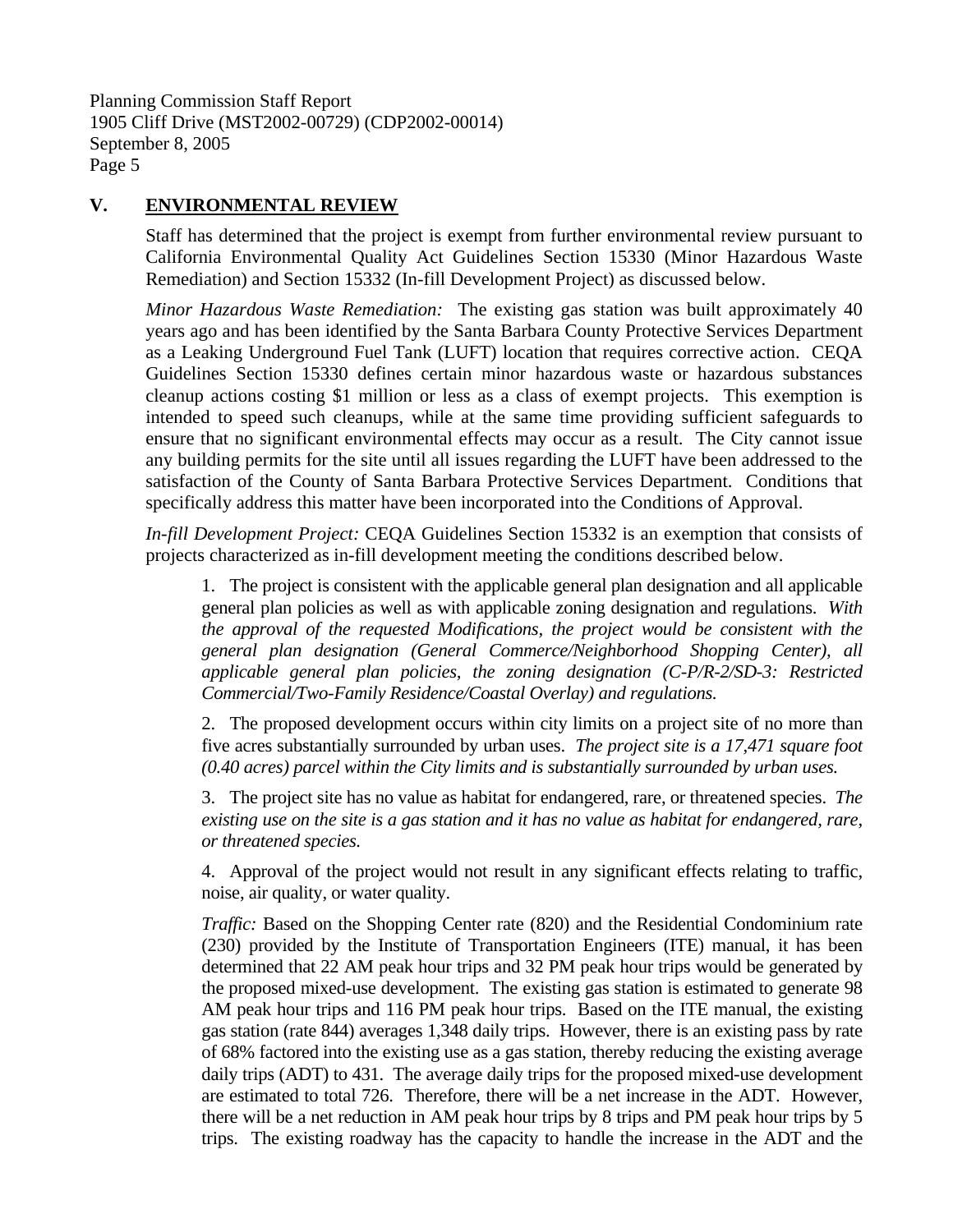intersection will benefit from a decrease in the AM and PM peak hour traffic. The proposed development is not anticipated to have an adverse impact on adjacent streets or to the intersection of Meigs Road and Cliff Drive. When the forecasted trips noted are distributed to the existing roadway network, Staff does not anticipate that this project would generate project-specific or cumulative traffic impacts.

*Noise:* According to the City's Master Environmental Assessment (MEA), the project site is located within the 60-65 dBA (decibels) noise contour, with the primary noise source being traffic. The private outdoor living spaces for the residential units are either located at the interior of the lot or surrounded by a high wall; therefore, potential noise impacts associated with the development would be less than significant.

*Air Quality:* The City uses the Santa Barbara County Air Pollution Control District's (APCD) thresholds of significance for air quality impacts. Based on the APCD's Land Use Screening Table, a project of four residential units and 3,470 square feet of commercial space would not result in significant air quality impacts. The project would involve grading, paving and landscaping activities which could result in short-term dust related impacts. Standard dust control measures are included in the conditions of approval; therefore, no significant air quality effects would result.

*Water Quality:* A condition of approval is included that requires the installation of drain filters; therefore, the proposed project would not be expected to cause significant impacts to water quality.

*5.* The site can be adequately served by all required utilities and public services. *All required utilities and public services are available to adequately serve the project.* 

# **VI. ARCHITECTURAL BOARD OF REVIEW (ABR)**

The Architectural Board of Review (ABR) reviewed the proposed project on three occasions. On June 2, 2003, it was continued indefinitely to the Planning Commission with positive comments. The Board stated that the mass, bulk, scale, and architectural style were generally acceptable, and that the site plan design with the buildings toward the street and parking in the rear was acceptable. The Board supports the setback modifications to allow the arcade to encroach into the front yard setbacks because it provides architectural relief to the building and it is at an acceptable distance from the corner. The Board suggested that the applicant further study some of the architectural elements. The minutes from the ABR meetings are attached as Exhibit D. Preliminary and final approval by the ABR will be required following Planning Commission approval of the project.

### **VII. ISSUES**

### **A. ZONING ORDINANCE CONSISTENCY**

### **1. Distance Between Buildings Modification**

The proposed two-story project consisting of two main buildings would be situated approximately eight (8') feet apart, which is less than the required fifteen (15') feet; therefore, a Modification would be required. A paseo is proposed in the area between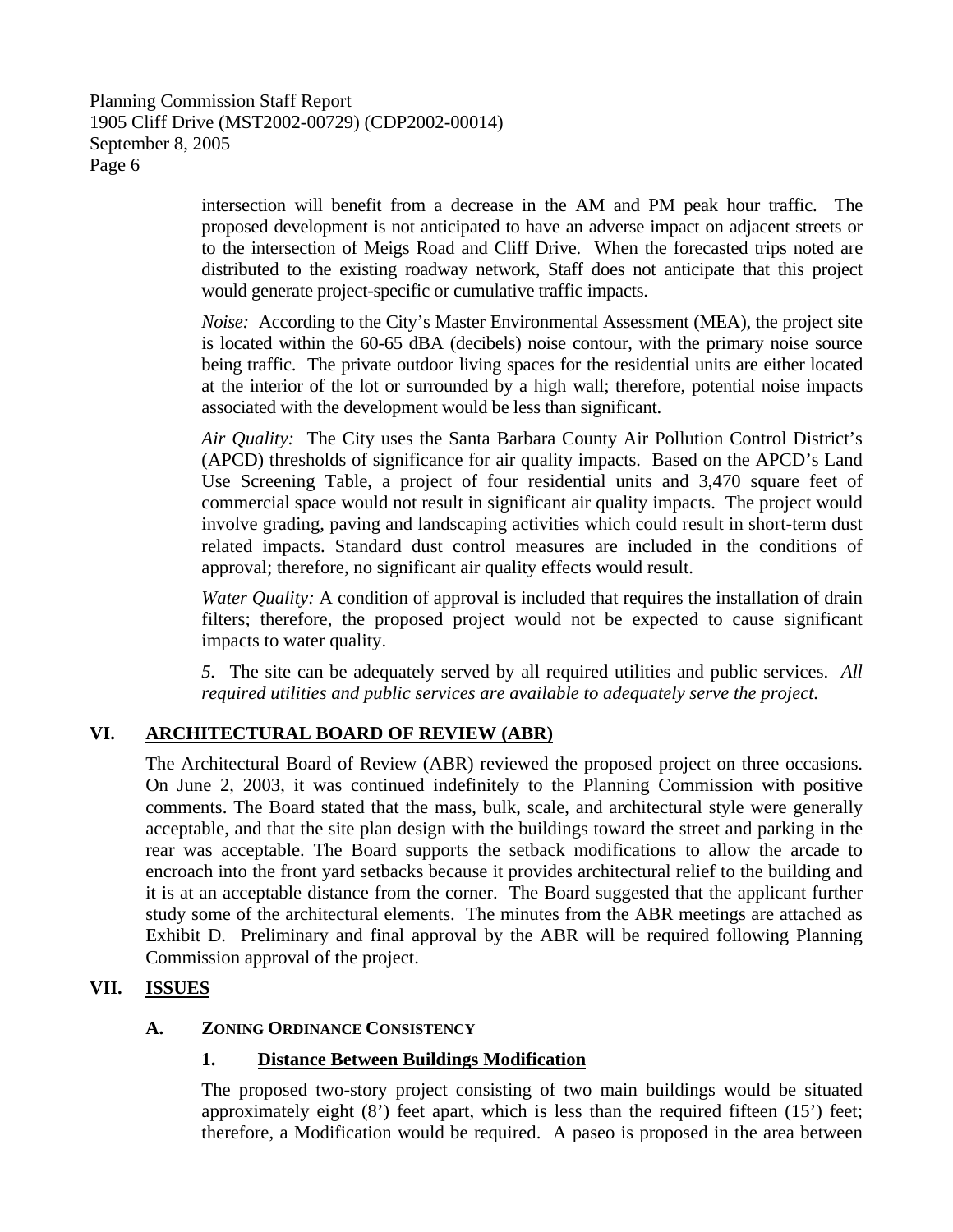the two buildings, which would connect the sidewalk at the Cliff Drive frontage to the courtyard and parking lot at the rear. Staff supports the reduction in the distance between buildings because the width of the paseo would be in scale with the buildings and would facilitate a pedestrian-oriented environment.

# **2. Front Yard Setback Modifications**

The proposed arcades encroach into the required ten (10') foot front yard setbacks along the Cliff Drive and Meigs Road frontages; therefore, setback Modifications would be required. Staff is supportive of the requested modifications because the arcades would provide opportunities for walking, sitting and dining, and would be consistent with the recommendations in the City's Urban Design Guidelines to locate parking lots behind buildings and provide pedestrian amenities.

# **3. Parking Modification**

The parking requirement for the proposed project is 11 spaces for the restaurant, 12 spaces for the commercial retail and office uses, and 4 spaces for the residential units, for a total of 27 parking spaces. The applicant is proposing to provide a total of 22 parking spaces, five less than required. All parking spaces would be uncovered spaces and the four (4) residential spaces would be reserved.

The mixed-use development is expected to meet its parking demand on site. The parking demand was calculated using the ITE's parking demand rate for a Shopping Center (820) and the City's Transportation Planning rate for four residential units. The ITE defines a Shopping Center as an integrated group of commercial establishments that is planned, developed, owned, and managed as a unit. Based on 3,470 commercial square feet proposed for the project, the commercial parking demand is 12 spaces. The residential portion of the project demands a total of four spaces considering the 50% reduction granted for mixed-use projects. The total parking demand on site is 16 spaces and the project is proposing 22 spaces; therefore, the parking demand would be met on site.

# **4. Open Yard Area Modification**

The proposed project does not adhere to the R-2 zoning requirement that an open yard area of 1,250 square feet be provided in one area or in separate areas of not less than 400 square feet (20' x 20' minimum); therefore, a Modification would be required. Staff supports the Modification because the purpose and intent of the Zoning Ordinance is met by providing of a total of 1,708 square feet of open yard area onsite. Staff recognizes that having two front yards impedes the ability to provide the minimum areas. In addition, the project meets the requirement for the private outdoor living areas for each of the residential units.

# **5. Development Plan (Measure E)**

There is currently 1,232 square feet of non-residential square footage onsite. The proposal includes a total of 3,470 square feet of non-residential square footage; therefore, an additional 2,238 square feet of non-residential square footage is being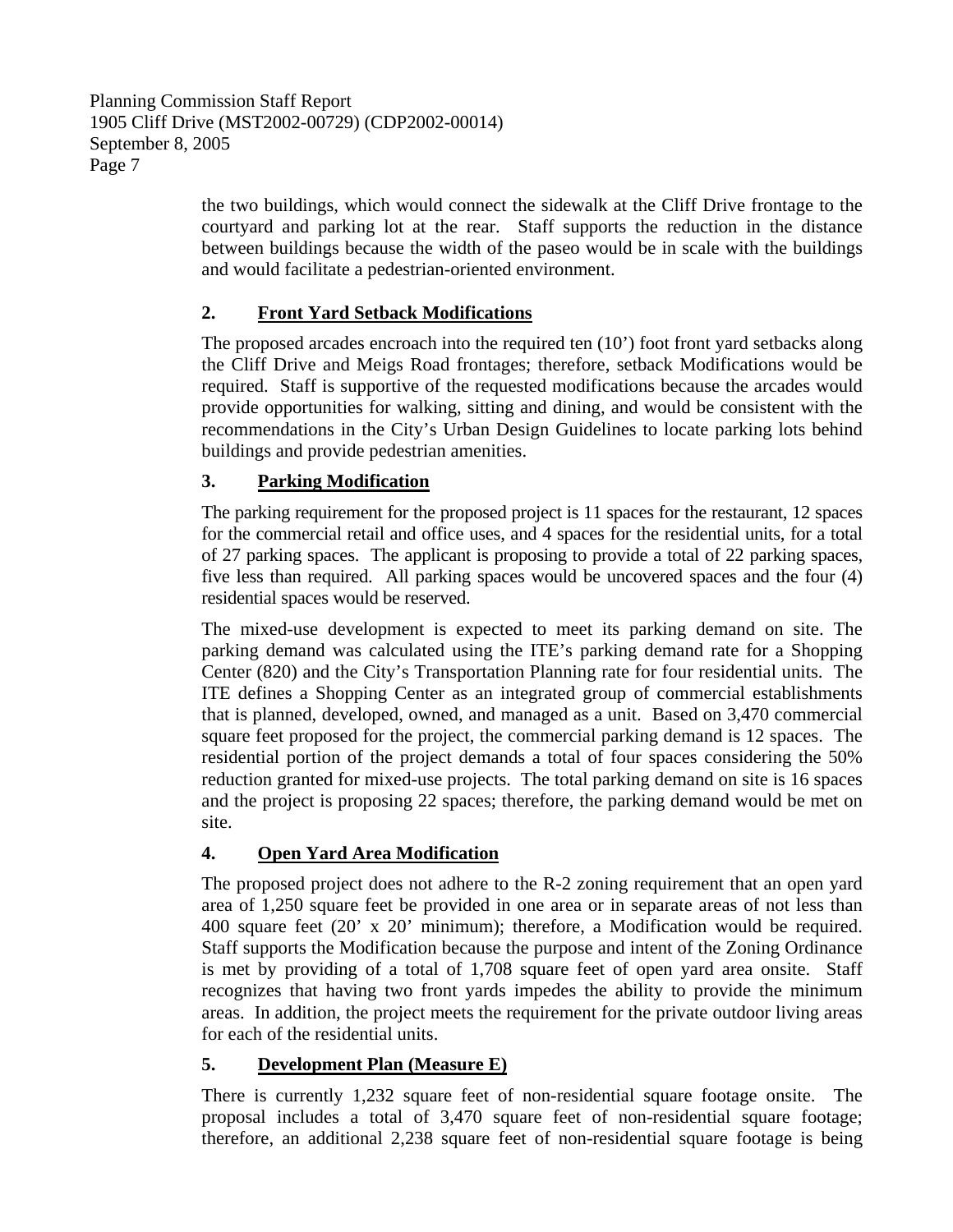> requested for the project. Development Plan approval is required to allocate nonresidential square footage from the Minor Addition and Small Addition categories.

### **B. GENERAL PLAN CONSISTENCY**

In order to approve a Coastal Development Permit, the project must be found consistent with the City's General and Local Coastal Plan. The proposed development would result in a mixed use development in an existing urbanized area that is currently developed with commercial and residential uses.

### **1. Land Use Element**

The project site has a General Plan land use designation of General Commerce and is located in the West Mesa neighborhood of the City, which is bounded on the north by Cliff Drive and by existing development oriented toward Cliff Drive; on the south by the Pacific Ocean; on the east by a line running along Meigs Road to the ocean; and on the west by Arroyo Burro Beach Park. The Land Use Element describes the area as containing the Mesa Shopping Center with surrounding duplex and multiple-dwelling development. The proposed mixed use development is entirely appropriate in this location.

# **2. Housing Element**

A goal of the Housing Element is to assist in the production of new housing opportunities, through the public and private sector, which vary sufficiently in type and affordability to meet the needs of all economic and social groups. Although the proposed residential units would not be restricted under the City's Affordable Housing Program, the proposed rental units are relatively modest in size, ranging from 650 to 996 square feet, and would contribute a needed segment to the mix of units in the City.

Another goal of the Housing Element is to protect existing neighborhood character while encouraging compatible infill development. The project received generally favorable comments from the Architectural Board of Review, and Staff concurs that the project can be found compatible with the surrounding development in the neighborhood.

# **3. Local Coastal Plan**

The project site is located within the Coastal Zone and thus must be found consistent with the City's Local Coastal Plan (LCP), which implements the California Coastal Act. The project site is located within "Component 2" of the LCP. This area is identified as having primarily single-family neighborhoods and a few neighborhood commercial areas with very limited additional development potential. The primary coastal issues in Component 2 include, in part, hazards of sea cliff retreat and flooding, bluff access, protection of archaeological resources, and the maintenance of public views of the coast and open space. Because none of these issues are applicable to the proposed project, the project can be found to be consistent with the City's Local Coastal Plan.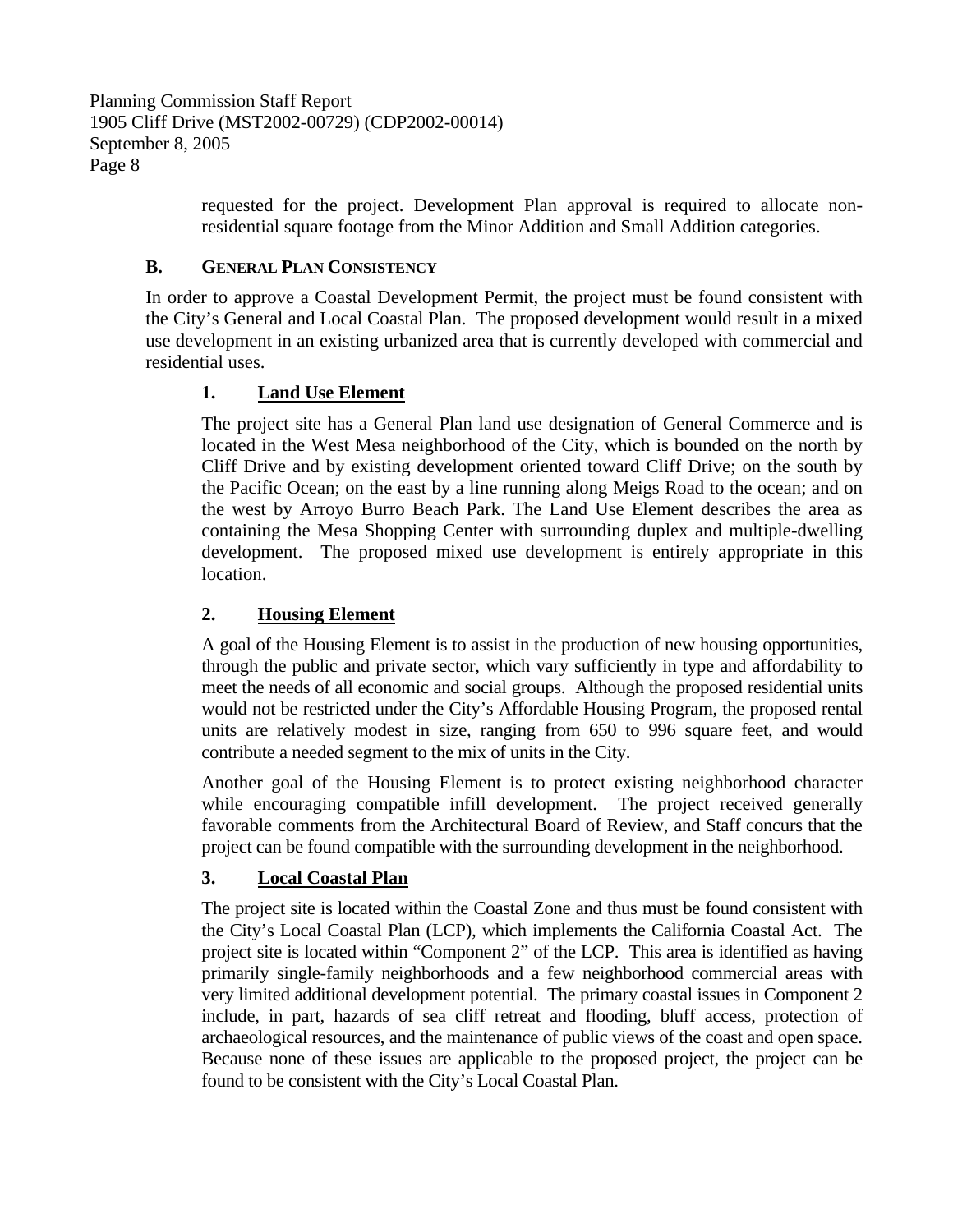### **VIII. RECOMMENDATION/FINDINGS**

The proposed mixed use development is consistent with the Zoning Ordinance, General Plan and the Local Coastal Plan and complies with applicable standards governing new residential and commercial development. Therefore, staff recommends that the Planning Commission make the following findings and approve the project subject to the attached Conditions of Approval (Exhibit A):

#### **A. DISTANCE BETWEEN BUILDINGS MODIFICATION (SBMC§28.21.070)**

In order for the Planning Commission to approve the requested modification to allow less than the required fifteen (15') foot distance between buildings, it must be found that the modification is consistent with the purposes and intent of the Zoning Ordinance and that it is necessary to secure an appropriate improvement on a lot, prevent unreasonable hardship, or promote uniformity of improvement.

The proposed buildings would be separated by an eight (8') foot wide paseo that would connect the sidewalk at the Cliff Drive frontage to the courtyard and parking lot at the rear. The paseo would be in scale with the proposed project and would facilitate a pedestrian-oriented environment. Thus, the modification is consistent with the purposes and intent of the Zoning Ordinance, and is necessary to secure an appropriate improvement on the lot.

#### **B. SETBACK MODIFICATIONS (SBMC§28.54.060)**

In order for the Planning Commission to approve the requested modification to allow the arcades to encroach into the required ten-foot front yard setback along Cliff Drive and Meigs Road, it must be found that the modification is consistent with the purposes and intent of the Zoning Ordinance and that it is necessary to secure an appropriate improvement on a lot, prevent unreasonable hardship, or promote uniformity of improvement.

The arcades in this location would provide opportunities for walking, sitting and dining, and enable the development to comply with the recommendation in the City's Urban Design Guidelines to locate parking lots behind buildings and provide pedestrian amenities. Thus, the modification is consistent with the purposes and intent of the Zoning Ordinance and is necessary to secure an appropriate improvement on the lot.

#### **C. PARKING MODIFICATION (SBMC§28.90.100)**

In order for the Planning Commission to approve the requested modification to allow less than the required number of parking spaces, it must be found that the modification will not be inconsistent with the purposes and intent of the Zoning Ordinance and will not cause an increase in the demand for parking spaces in the immediate area. As stated previously, the parking demand would be met by the provision of eighteen (18) parking spaces for the commercial uses and four (4) parking spaces for the residential uses. Thus, it can be found that the modification is consistent with the purpose and intent of the Zoning Ordinance.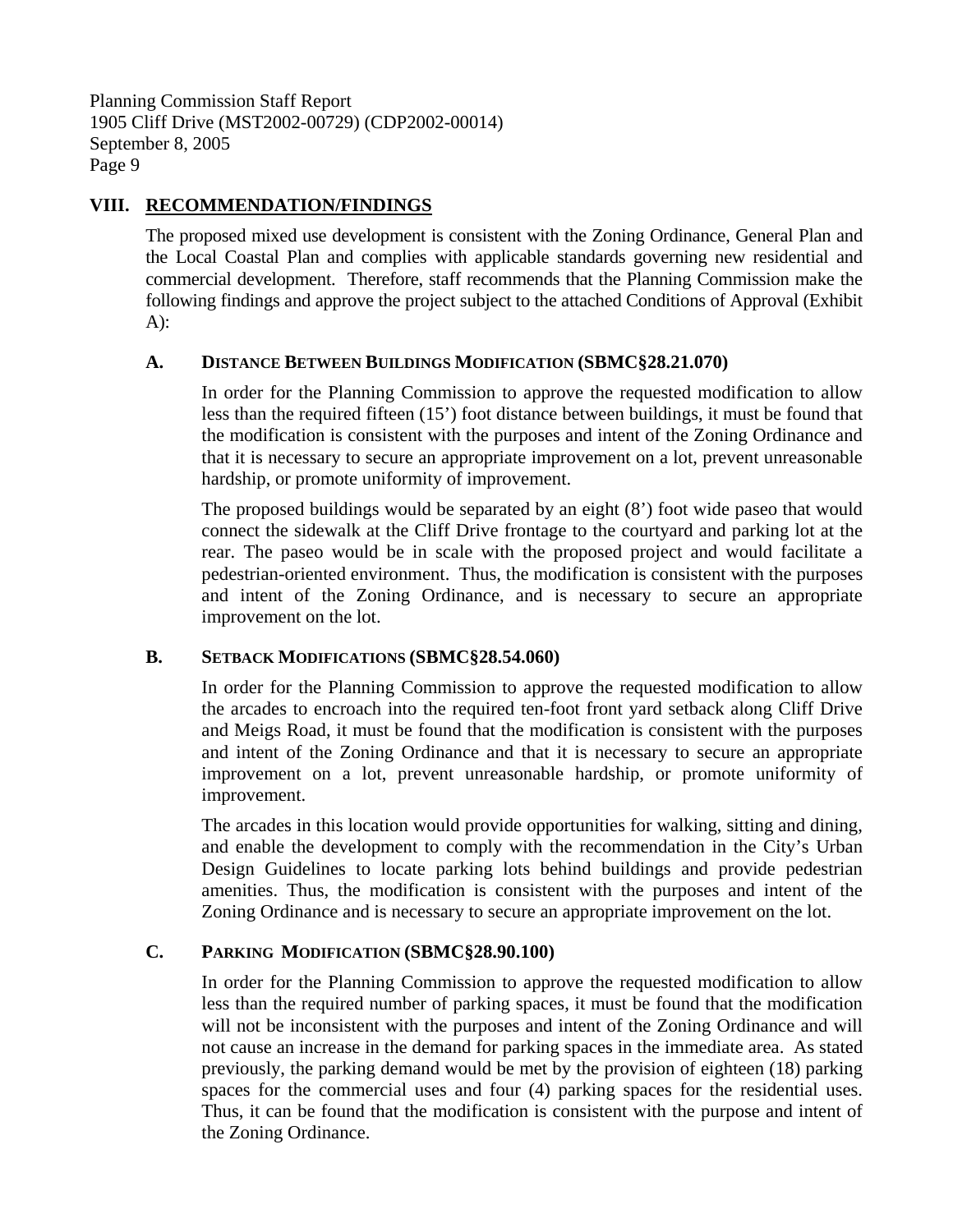### **D. OPEN YARD AREA MODIFICATION (SBMC§28.18.060)**

In order for the Planning Commission to approve the requested modification to allow the open yard area to be provided in separate areas of less than 400 square feet; it must be found that the modification is consistent with the purposes and intent of the Zoning Ordinance and that it is necessary to secure an appropriate improvement on a lot, prevent unreasonable hardship, or promote uniformity of improvement.

The strict application of the R-2 zoning requirement for open yard area appears to create a hardship for mixed use developments, and especially so for lots that have two front yards. Although the open yard areas would not meet the minimum required dimensions, the proposed project would provide more than the required amount of open yard area. Therefore, it can be found that the modification is consistent with the purpose and intent of the Zoning Ordinance and is necessary to prevent unreasonable hardship.

#### **E. DEVELOPMENT PLAN (SBMC§28.87.300)**

- 1. The proposed development complies with all provisions of the Zoning Ordinance. *With the approval of the requested Modifications, the proposal will be in compliance with the standards described in the C-P/R-2 zone.*
- 2. The proposed development is consistent with the principles of sound community planning. *The proposed project is consistent with the principles of sound community planning by providing improved sidewalk and parkway areas.*
- 3. The proposed development will not have a significant adverse impact upon the neighborhood's aesthetics/character in that the size, bulk or scale of the development will be compatible with the neighborhood. *The ABR has conceptually reviewed the project and has found the mass, bulk, scale, and architectural style to be compatible with the surrounding neighborhood.*
- 4. The proposed development will not a have a significant unmitigated adverse impact upon City and South Coast affordable housing stock. *The project includes four rental apartments as part of the mixed use development.*
- 5. The proposed development will not have a significant unmitigated adverse impact on the City's water resources. *There is sufficient water supply to meet the demand and would not cause a significant unmitigated adverse impact.*
- 6. The proposed development will not have a significant unmitigated adverse impact on the City's traffic. *When the peak hour trips are distributed to the existing roadway network, there are no anticipated traffic impacts.*
- 7. Resources will be available and traffic improvements will be in place at the time of project occupancy. *Traffic improvements are not required to mitigate project*